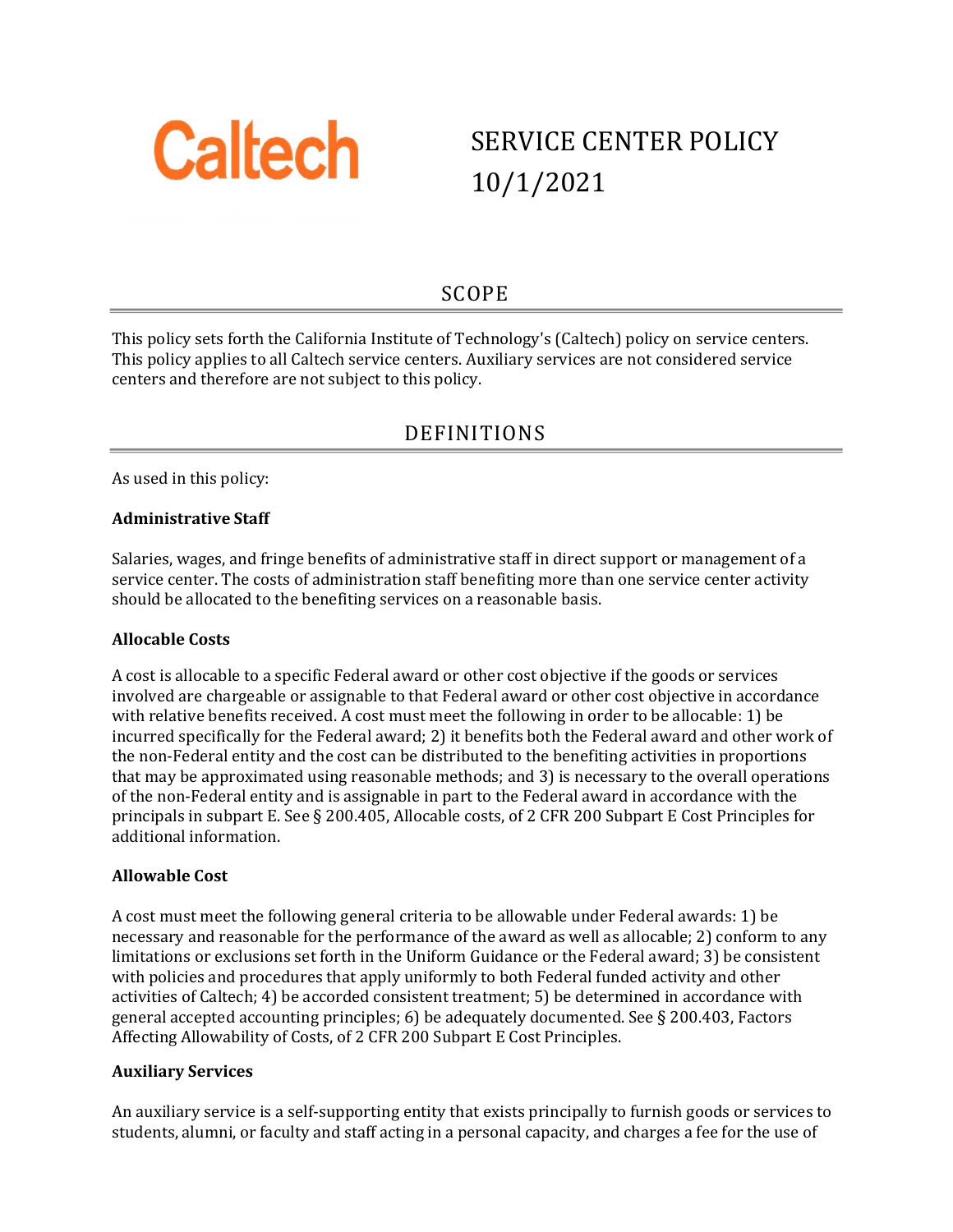goods and services.

#### **Consistent Treatment**

Costs incurred for the same purpose in like circumstances must be treated consistently as either direct or indirect (F&A) costs.

#### **Direct Cost**

Costs that can be identified specifically with a particular final cost objective, such as a federal award, or other internally or externally funded activity or that can be directly assigned to such activities relatively easily with a high degree of accuracy. A service center can be a final cost objective. Identification with a final cost objective rather than the nature of the goods and services involved is the determining factor in distinguishing direct from indirect. See § 200.413, Direct costs, of 2 CFR 200 Subpart E Cost Principles.

#### **Direct Personnel**

Salaries, wages, and fringe benefits of all personnel directly related to service center activity (e.g., lab technicians or machine operators). If an individual works on more than one activity, the costs associated with that individual should be allocated to those activities on a reasonable basis.

#### **Equipment**

A moveable item that is physically and functionally stands alone, has an acquisition cost of \$5,000 or more, and a useful life of more than one year is considered capital equipment. The purchase price of capital equipment may not be recovered through service center rates, but the depreciation costs of the capital equipment is an allowable cost that can be included in the service center rates charged provided the conditions discussed in this policy are met. Service centers interested in including equipment depreciation in their billing rates will need to contact to Cost Studies Office to get approval to include equipment depreciation expense in their billing rates.

#### **Equipment Depreciation**

Depreciation is a method of allocating the cost of a tangible asset over its useful life. Allowable equipment depreciation includes depreciation on capital equipment purchased with non-sponsored funds and not used for cost sharing purposes. Note that the purchase price of capital equipment may not be recovered through service center rates.

#### **External Users**

An external user is an entity or person that is legally separate from Caltech that typically purchases goods or services for reasons of convenience or uniqueness of the goods or services offered. Examples of external entities include but are not limited to:

- Commercial entities or other for-profit companies
- Affiliated entities such as HHMI
- Non-affiliated not-for-profit organizations such as other hospitals, other universities, or government agencies
- Students, faculty, or staff acting in a personal capacity rather than in their role of student or employee within Caltech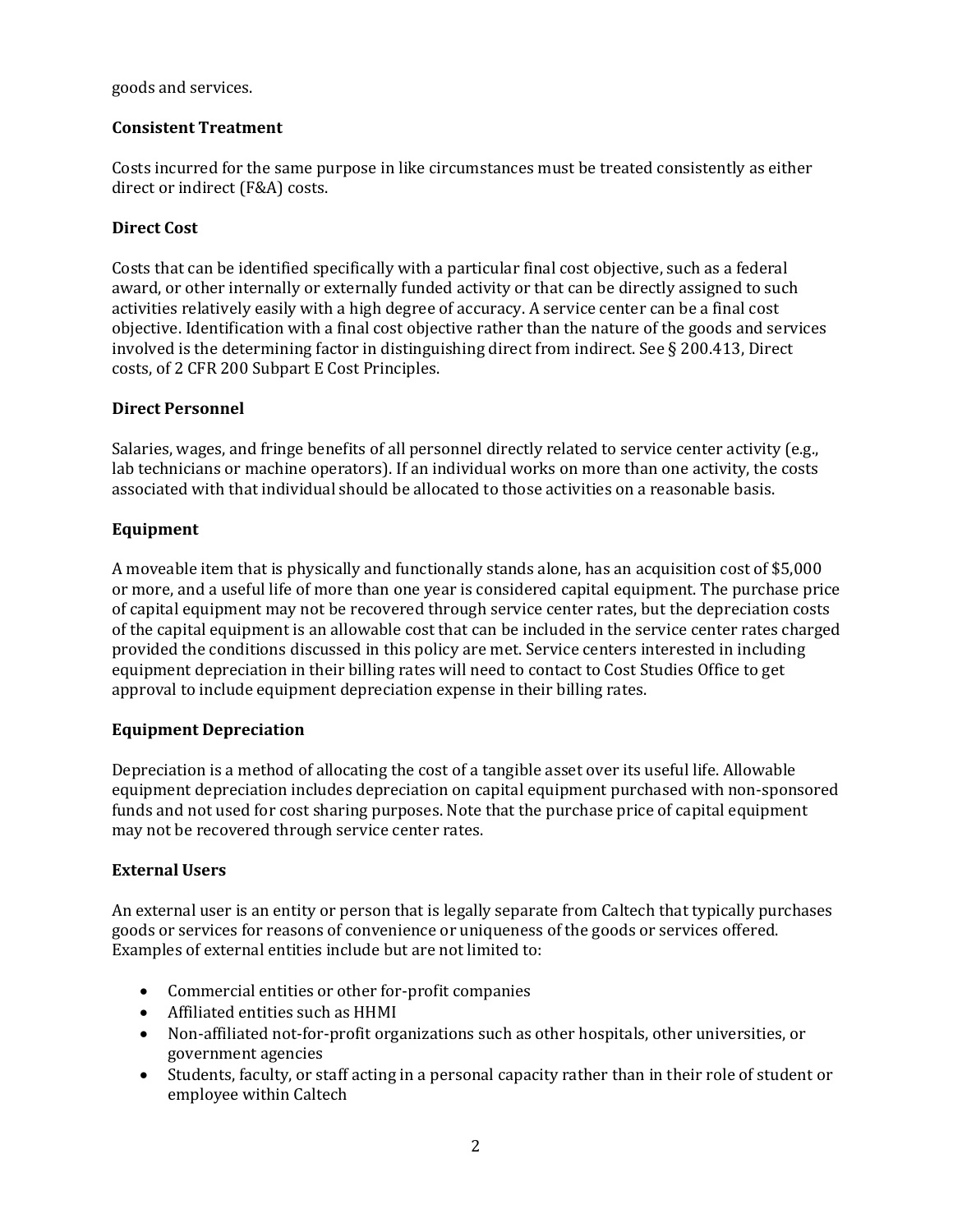#### **Facilities & Administrative (F&A) Costs**

Facilities & Administrative or indirect costs include campus provided operations and maintenance services, building depreciation and general administration costs.

#### **High‐Risk and Low‐Risk Service Centers**

Service centers will be reviewed through a formal risk assessment process to determine if a center is a high- risk or low-risk service center. High risk service centers are subject to a more detailed review while low risk service centers are reviewed at a higher level. Service centers with significant changes compared to the previous review cycle, cost over recoveries, multiple services, and billing rates, and/or major inadequacies noted in the prior review process are some of the characteristics used to determine a center being high risk. Service centers with no significant changes in the prior audit cycle, cost under recoveries, single services and billing rates, and no major inadequacies noted in the prior review process are generally going to be considered low risk. There may be cases that are exceptions to this guideline if there are other factors that can be taken into consideration in the risk assessment. Schedule 1 provides additional details used in performing the service center risk assessment.

|  |              | Criteria                                                                    | <b>Low Risk Service Centers</b>                                                                                                      | <b>High Risk Service Centers</b>                                                                                 |
|--|--------------|-----------------------------------------------------------------------------|--------------------------------------------------------------------------------------------------------------------------------------|------------------------------------------------------------------------------------------------------------------|
|  | $\mathbf{1}$ | <b>Income From Sponsored</b><br>Awards                                      | Less than or Equal to \$100K                                                                                                         | Greater than \$100K                                                                                              |
|  | 2            | Current Year (CY) Percent Less than or Equal 105%<br><b>Cost Recoveries</b> |                                                                                                                                      | Greater than 105% in more than 2<br>consecutive years                                                            |
|  | 3            | <b>Cost Recoveries</b>                                                      | Inception-to-Date Percent Less than or equal to 100%                                                                                 | Greater than 100%                                                                                                |
|  | 4            | Number of Services or<br><b>Billing Rates</b>                               | Single Service, or Multiple<br>Services with Less than or Equal 65% Cost Recoveries<br>to 65% CY Cost Recoveries                     | Multiple Rates with Greater than CY                                                                              |
|  | 5            | <b>Significant Changes Since</b><br>the last Review Cycle                   | No Signifcant Changes, and Had<br>Acceptable Billing Rates in the<br><b>Last Review</b>                                              | <b>Had Signficant Changes or Applied</b><br>Rates that Exceeded the Breakeven<br><b>Rates in the Last Review</b> |
|  | 6            | <b>Major Inadequacies Since</b><br>the Last Review Cycle                    | Did not have Major<br>Inadequacies that Resulted in<br><b>Application of Unacceptable</b><br><b>Billing rates in the Last Review</b> | Had Major Inadequacies that<br>Resulted in the use of Unacceptable<br><b>Billing rates in the Last Review</b>    |

#### Schedule 1- High and Low Risk Service Centers

#### **Internal Users**

Internal users are the primary service center customers. A Caltech department (including academic, research, administrative, and auxiliary departments) that purchases goods or services to support a Caltech program or activity. Internal users also include investigators whose research is funded by grants to the Caltech, since these grants represent Caltech activities. Service centers bill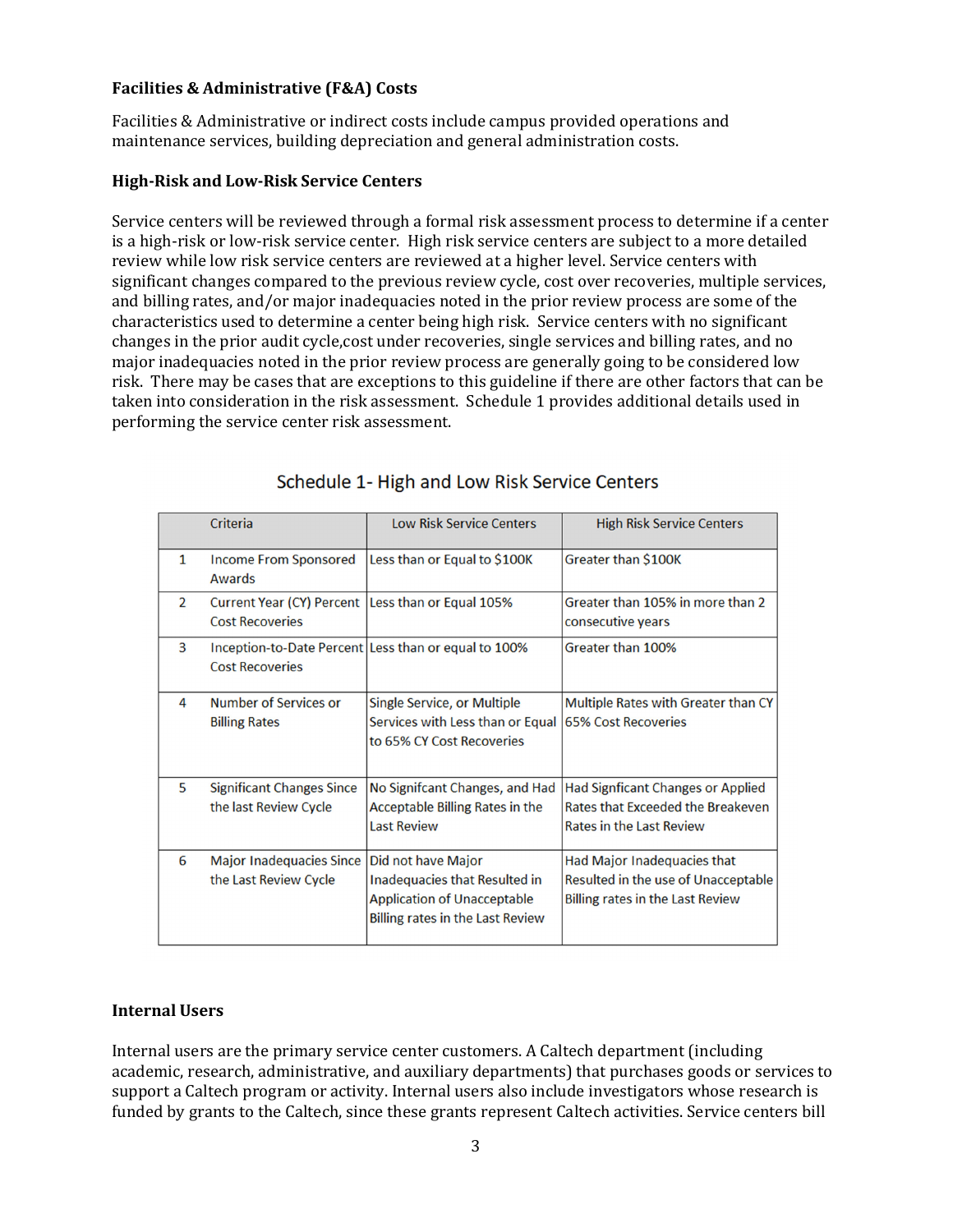internal users by posting charges directly to a Caltech account; cash sales are typically not appropriate for internal users.

#### **Materials and Supplies**

Materials and supplies required to operate a service center.

#### **Membership Fees**

Memberships Fees are charged to the customers based on a flat fee which is independent of the nature or volume of services that customers receive. Membership fees are an unacceptable basis on which to charge Federal awards. Federal regulations require that the billing rates and customer charges be established based on the proportional relationship between the customer charges and the benefits received by the customer. The only exception is in rare cases where a "flat fee" represents the minimum level of service that is required to be provided to all customers, without exception. In these cases, the service center will need to provide adequate support documentation to Cost Studies to show that is the case.

#### **Necessary and Reasonable**

A necessary and reasonable expense is one for which a clear business reason exists and for which the cost is not excessive.

#### **Other Expenses**

Other expenses required for the operation of the service center including, but not limited to equipment maintenance costs, rental and service contracts, equipment operating leases, and professional services.

#### **Prior Year Under/Over Recoveries (Carry Forward)**

Under or over cost recoveries are the service center cumulative total expenses less revenues for each separate service that has a billing rate. An under recovery (deficit) occurs when expenses exceed revenue. An over recovery (surplus) occurs when revenue exceeds expenses. Under or over recoveries are carried forward from the prior period(s) and included in the calculation of breakeven service center rates. Institute subsidies that the service center received during the year are included in calculations to determine under or over recoveries.

#### **Reasonable Costs**

A cost is reasonable if, in its nature and amount, it does not exceed that which would be incurred by a prudent person under the circumstances prevailing at the time the decision was made to incur the cost. Caltech is predominantly federally funded so the question of reasonableness is particularly important. Major considerations are: (a) whether the cost is necessary for the operation of the institution or the performance of the sponsored research agreement; (b) whether the cost meets the restraints or requirements imposed by such factors as arm's- length bargaining, Federal and state laws and regulations, and sponsored agreement terms and conditions; (c) whether the individuals acted prudently, considering their responsibilities to the institution, its employees, its students, the Federal government, and the public at large; and (d) to what extent the individuals acted in accordance with established institutional policies and practices applicable to the work of the institution generally, including sponsored agreements. See § 200.404, Reasonable costs, of 2 CFR 200 Subpart E Cost Principles for items of consideration in determining reasonableness of a given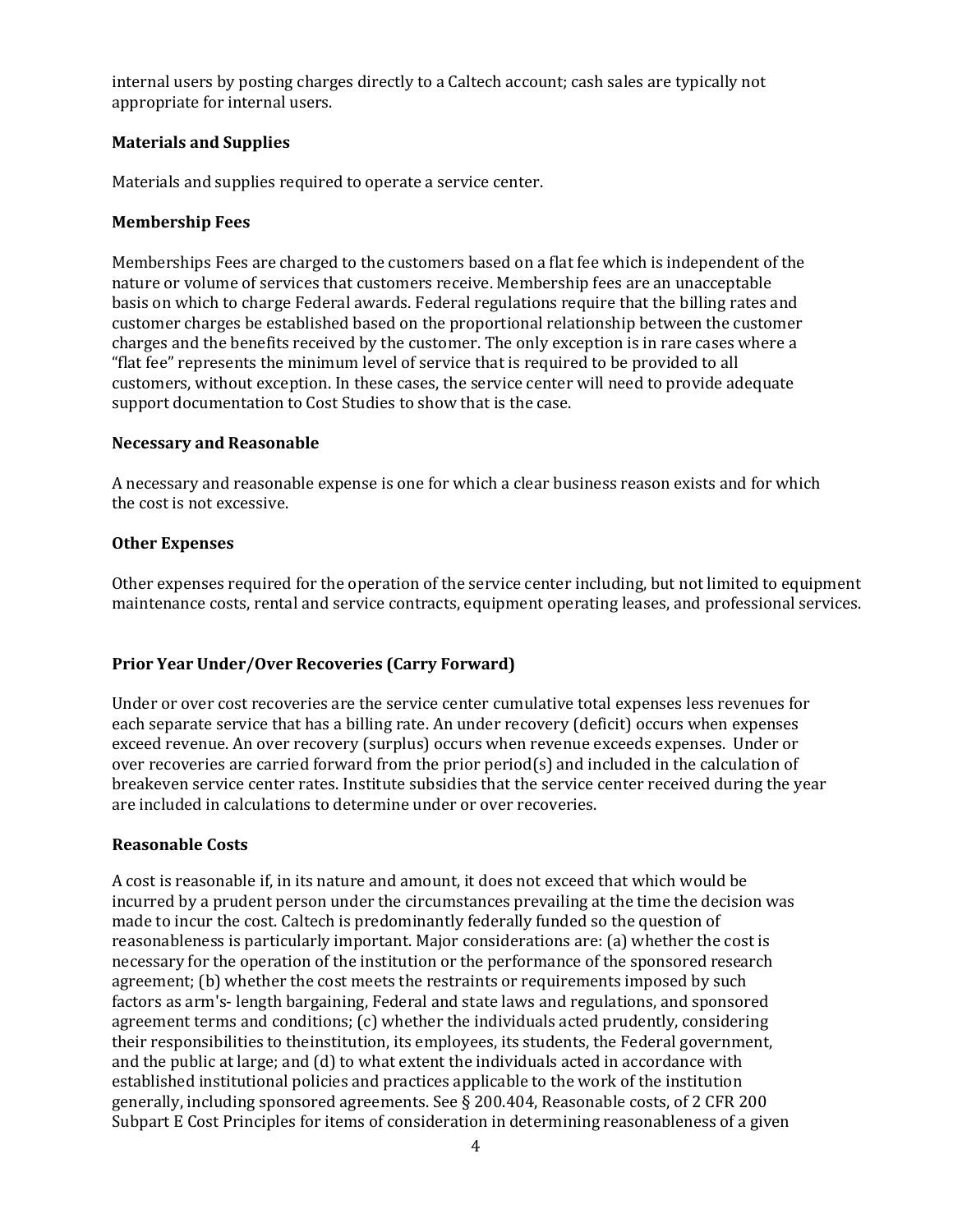cost.

#### **Risk Assessment**

Specific relevant information is considered during the service center risk assessment process and all service centers are identified as high risk or low risk after the assessment is completed. The information considered includes but not limited to the following: 1) Questionnaire responses, 2) Any changes in services provided by the center, 3) New billing rates applied or material changes in the previous billing rates over and beyond adjustments to bring rates closer to the break-even rates, 3) Number of billing rates, 4) Changes in service center's financial profile compared to profile compiled during previous review process, 5) Center's percent cost recoveries including adjustments for prior year under/over recoveries and external user activities, 6) Inadequacies in billing rates, business practices, or accounting practices identified during the previous review process. Schedule 1 provides additional details as to what is considered during the risk assessment process.

#### **Service Center**

A service center is an organizational unit that provides a specific service or product, or a group of services or products, to users principally within the Caltech academic and administrative community and recovers the cost of its operations through charges to users.

#### **Subsidy**

To achieve a breakeven bottom line, service centers may require a service center subsidy. A service center subsidy is an amount applied to cover the operating costs of a center that are not recovered from the prices charged to users. Thus, a service center subsidy does not differentiate between users, it is applied to reduce the rates or reduce the unrecovered costs for all internal users.

Another type of subsidy that is specifically targeted to a certain group of users is a user subsidy. These subsidies are provided by departments or cost centers to obtain lower rates for specific users. For example, such subsidies may be provided by a certain department that wishes to subsidize only users from that department.

During the Service Center rate review process, the service center will need to provide the Office of Cost Studies with information on any form of subsidies that had been received by the service center during each of the years that are being reviewed. The information should include the source of the subsidy, the subsidy amount, dates as to when the subsidy was provided, and the intended use of the subsidy.

#### **Tracking Log**

A written or electronic usage log or record must be established and maintained by the service center to record all actual usage of services and includes activities that may or not be billed to the users. This log can be a handwritten log, or an electronic log created with spreadsheet software or from software used for this specific purpose. This usage log may need to be provided to the Cost Studies Office to support the determination of a break-even billing rate for the specific service.

#### **Unallowable Expenses**

Unallowable expenses include but are not limited to bad debt expense, internal interest, and alcohol. Refer to Subpart E of Office of Management and Budget's Uniform Administrative Requirements, Cost Principles, and Audit for a list of unallowable expenses.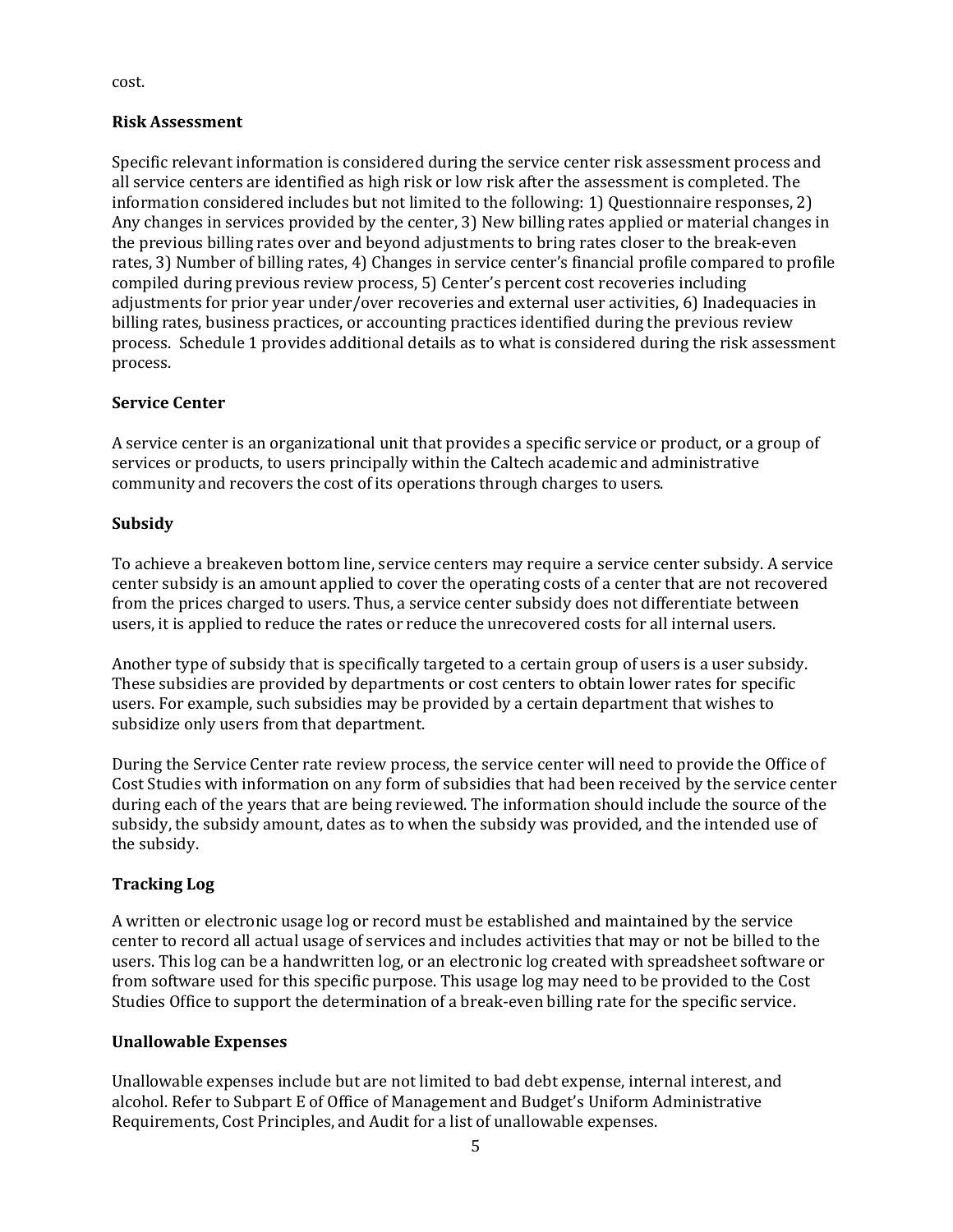#### **Usage Base**

The usage base is the volume of work expected to be performed, expressed in units such as labor hours, machine hours, CPU time or any other reasonable measurement. The usage base could be actual usage or budgeted projected usage for all work regardless of whether the work is billed or not billed to the users.

### POLICY

This policy has been developed to ensure compliance with the Federal regulations including the cost principles for educational institutions contained in OMB Circular A-21 and the Uniform Guidance. The Federal cost principles establish guidelines as to allowability and allocability for all costs that may be recovered on Federal grants and contracts, including costs associated with service center activities.

Service center billing rates must be periodically formally reviewed and adjusted as appropriate. Service centers will be reviewed initially through a biennial risk assessment process to identify service centers that are low risk and those that are high risk. High risk service centers are subject to the formal detailed biennial review and verification process described in this policy. As part of the formal biennial review process, the Office of Cost Studies will work with the Service Center Directors to review and determine if the billing rates need to be adjusted.

Although a formal detailed service center review will not be performed at Caltech for low-risk service centers, these low-risk service centers must still comply with this service center policy. The Office of Cost Studies will perform a high-level review for these service centers to verify that the centers have not received annual income that exceeds their annual operating expenses (i.e., cost recoveries exceeding 100%). The Office of Cost Studies will also work with these Service Center Directors to review and determine if the billing rates need to be adjusted.

Service Center rates should be based on the following breakeven calculation:

#### Projected Expenses +/- Prior Year Under/Over Recoveries Projected Usage Base

Only the allowable direct cost of providing the services can be included in the service center expenses used to determine service center breakeven rates. Membership fees are an unacceptable basis for establishing service center billing rates or billings. The following projected expenses are allowable and may be included in the breakeven calculation:

- Direct Personnel
- Administrative Staff
- Materials and Supplies
- Other Expenses
- Equipment Depreciation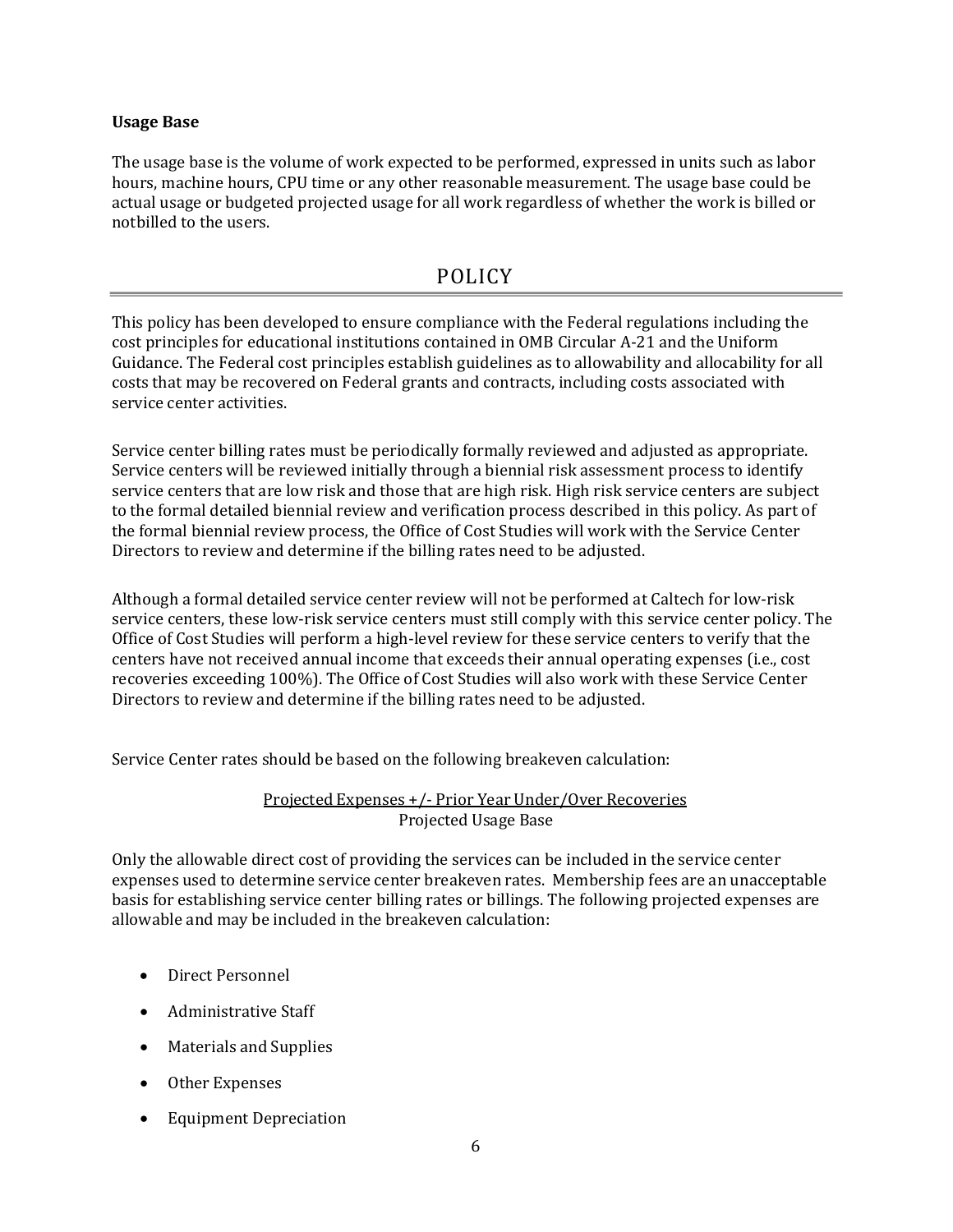It is Caltech's intent to recover all equipment depreciation costs through the F&A cost rate. Service centers interested in including equipment depreciation expenses in the billing rate need to work with the Office of Cost Studies to identify the specific equipment assets to ensure that the depreciation expenses for those assets have not already been included in Caltech's F&A rate. In general, service centers that want to recover equipment depreciation expenses in the billing rates should be applying a billing rate close to the calculated breakeven rate.

Under or over recoveries from the prior period(s) should be included in the calculation of breakeven service center rates. Service Centers should be adjusting their break-even rates to ensure that these prior year carryforwards are recovered over time. Typically, they should be recovered over no longer than a two-year period.

The following projected expenses should not be included in the service center expenses used to determine service center break even rates:

- Capital cost of Equipment
- Facilities and Administrative (F&A) costs
- Unallowable Expenses

Customers must be charged based on actual usage and the appropriate billing rate. A tracking log or record of all users should be established and maintained by the service center to track actual usage of services. The tracking log or record can be handwritten, electronic, created using software designed to track usage, or some other documented methodology. These logs should include actual usage (i.e., quantity used), category, level or type of service provided, the billing rate charged, and the period for which the charge was incurred. This allows service centers to demonstrate to their users and auditors that the correct factors or values were used to calculate the amounts charged for each service center billing. Periodic internal or external audits may be conducted on this documentation.

Where a service center provides different types of services to different users, separate billing rates should be established for each service that represents a significant activity within the service center. The costs, revenues, surpluses, and deficits should be separately identified for each service provided. The surplus or deficit related to each service should be carried forward as an adjustment to the billing rate for each separate service in the following period.

A service centers' primary function is to share resources and provide services for internal users. Situations may arise, however, where the nature of a service center's products or services and other factors justify allowing external users limited access to these products or services. A service center may charge a higher rate to an external user for the same type of service provided to internal users. External user rates typically include F&A costs and may include a margin for mark-up while internal user rates cannot include F&A or mark-up. Rates used for service provided by service centers through Facility Use Agreements or Technical Services Agreements can be reviewed by the Office of Cost Studies, upon request, prior to the acceptance of these agreements.

A service center may elect to not charge a group of users for services (e.g., students) or to charge a discounted rate. However, when determining the surplus/deficit for the period and when calculating future break even rates, revenue must be imputed and included in the calculation for the any free services that the center provides at the billing rate for the services received if the group of users was not charged at all or for the difference between revenue that would have been recorded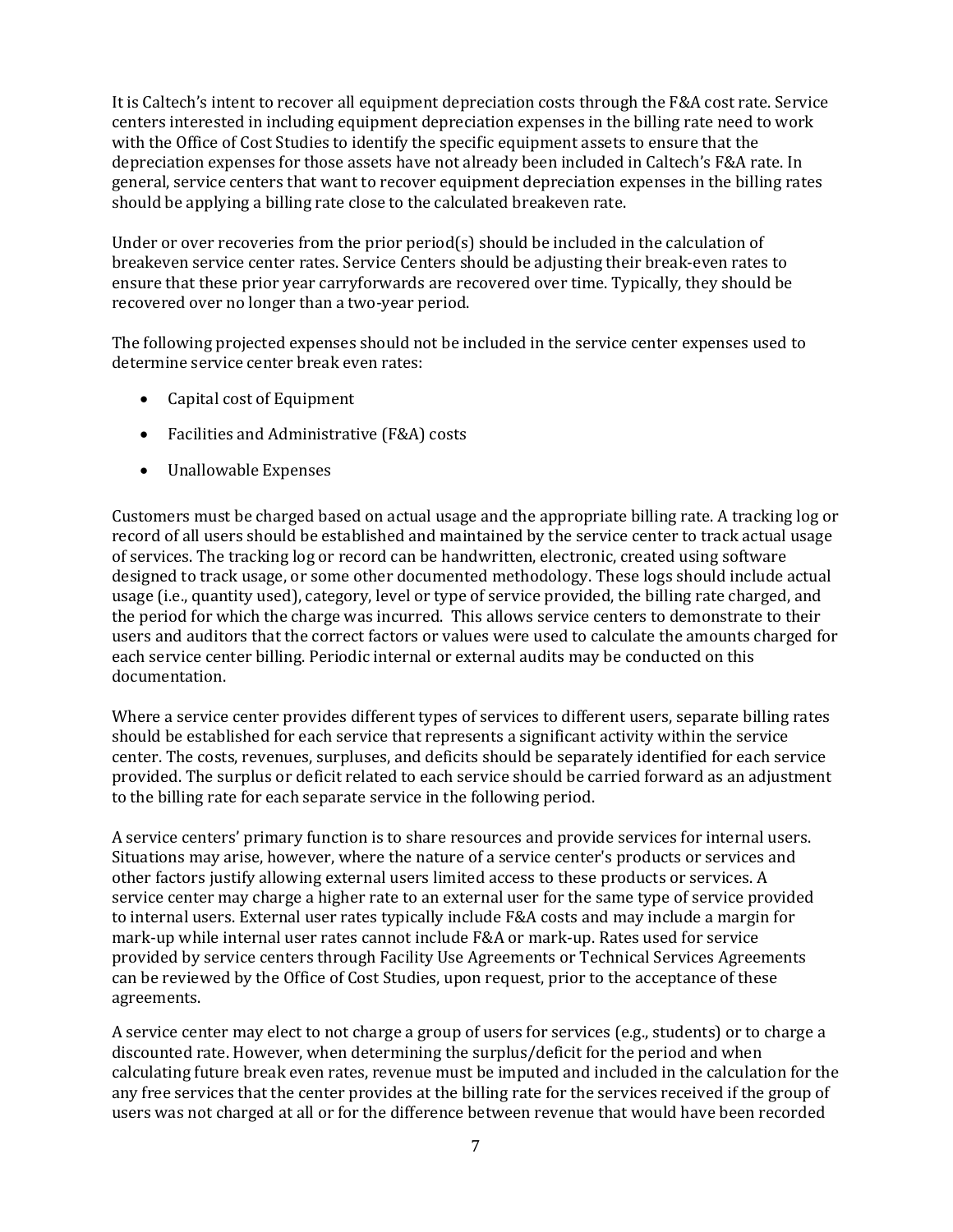had the group been charged at the full billing rate for their use of the services less the revenue recorded at the discounted billing rate. This imputation is necessary to avoid the Federal Government subsidizing other users. Pricing structures based on time-of-day, volume discounts, turn-around time, etc. are acceptable, if they have a sound cost and management basis and do not result in recovering more than the costs of providing the services. These types of pricing structures are not considered discounted pricing so the need to impute revenue for variances in pricing does not apply to alternative pricing structures related to the timeliness or quality of services.

In some instances, Caltech, or a division/center, may elect to intentionally subsidize the overall operations of a service center, either by charging billing rates that are intended to be lower than the calculated breakeven rate or by not adjusting future rates for prior year deficits. Service center deficits caused by these intentional subsidies must be clearly identified. Since subsidies result in a loss of funds to Caltech, they should be provided only when there is a sound programmatic reason.

New service centers must provide their methodology and procedures for determining service center charges to internal and external users to the Office of Cost Studies for review to ensure they are compliant with Caltech policy and Federal guidance prior to authorization of the service center.

Existing high risk service centers will work with the Office of Cost Studies to have their practices and rates reviewed and verified biennially and, if necessary, adjusted. The purpose of this review is to ensure that:

- Service center practices are compliant with Caltech policy and Federal guidance.
- Service center charges are supported, calculated correctly, and are appropriate.
- The Federal government is not being charged more than the cost of services provided, or subsidizing others.

The Office of Cost Studies will provide a report on all service centers reviewed to the Office of Financial Services after each biennial review cycle. The report will include information on relevant financial factors for each service center such as fiscal year revenue, Federal revenue, expenses, fiscal year over/under recoveries, and inception-to-date over/under recoveries.

### ROLES AND RESPONSIBLITIES

#### **Office of Cost Studies**

- Provides guidance and advice on Service Center Policy topics or service center practices.
- For new service centers, reviews the centers proposed methodology and procedures for determining service center charges to internal and external users to ensure they are compliant with Caltech policy and Federal guidance prior to authorization of the service center.
- Completes the biennial service center reviews and advises Service Center Directors if rates should be adjusted or practices should be changed.
- Provides report on biennial service center review results to the Provost Office if requested

#### **Service Center Director, Principal Investigator, and/or Division Administration**

Ensures compliance with the Service Center policy.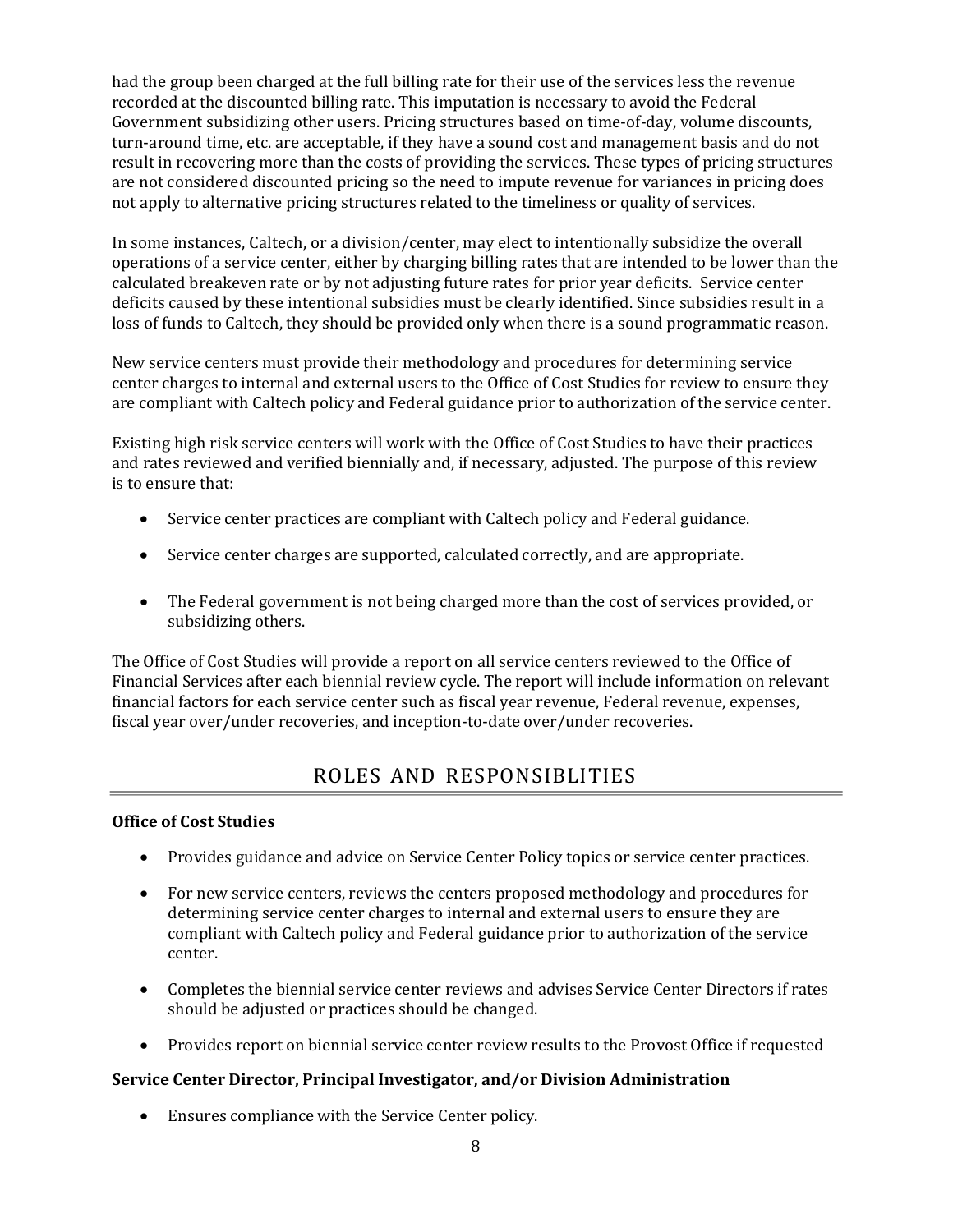- Ensures the personnel under their direction, engaged in the financial administration of service centers are familiar with the Service Center Policy and Service Center Procedure.
- Ensures that adequate information is available and can be provided to the Cost Studies Office to support the determination of breakeven costs associated with each service provided and each billing rates charged to their users. Adequate information includes but not limited to the following:
- Coordinates the rate review process with the Office of Cost Studies.

### RELATED REFERENCES

Office of Management and Budget's Uniform Administrative Requirements, Cost Principles, and Audit Requirements for Federal Awards 2 CFR, Part 200

Office of Management and Budget's Uniform Administrative Requirements, Cost Principles, and Audit Requirements for Federal Awards 2 CFR, Part 200 §200.468, Specialized Service Facilities

Caltech's Service Center Procedure